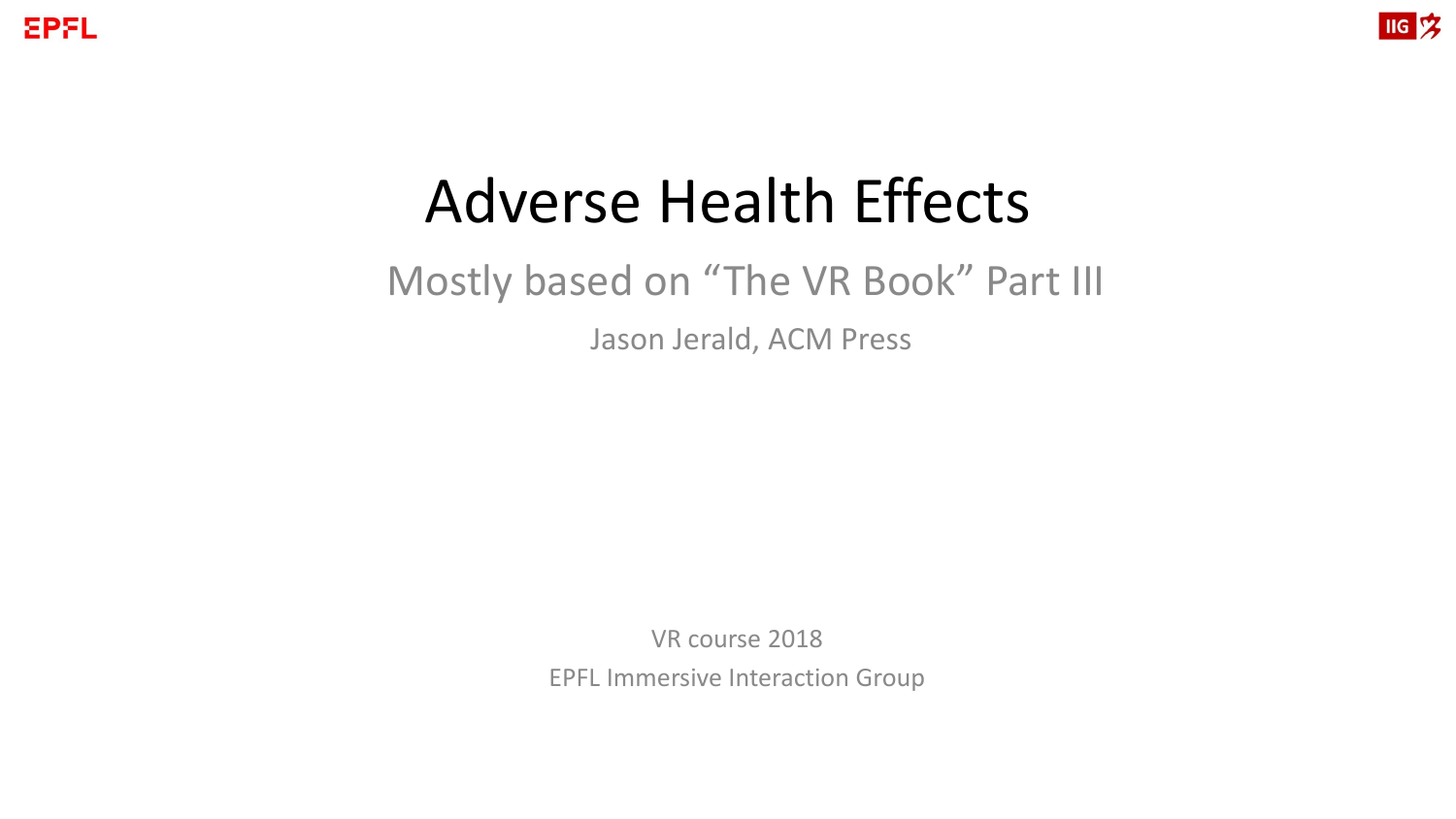

# **Outline**

- Introduction
- Motion Sickness
- Eye strain, seizure and aftereffects
- "motion to photon" Latency
- Sickness measurement
- Design guidelines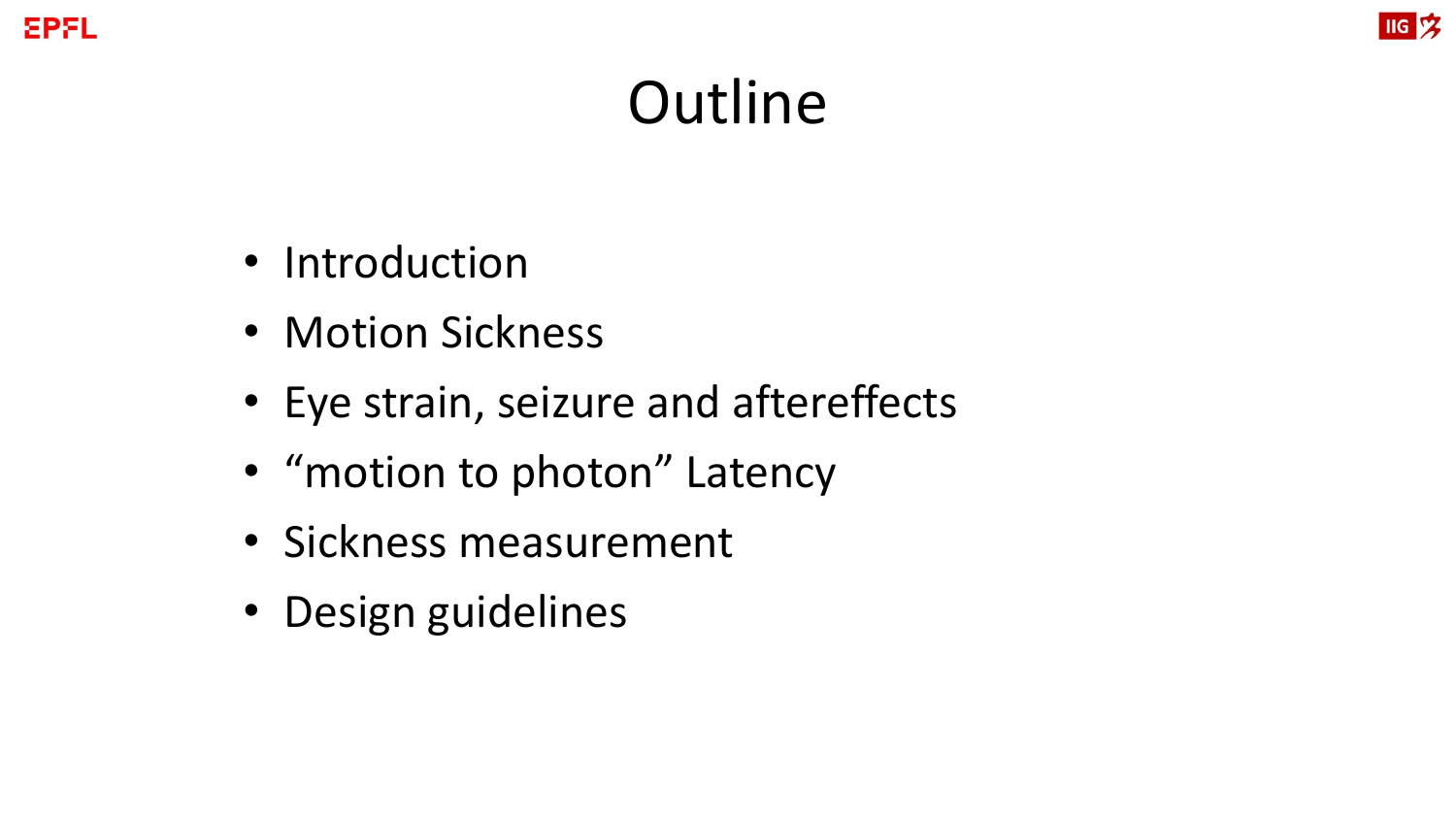## Introduction

- A key challenge hampering VR adoption
- A wide variety of causes
	- Aspects that are not specific to VR
		- Motion sickness is common (car, boat, ...)
	- VR specific aspects
		- Accomodation-vergence conflict
		- "motion to photon" latency
- VR interactions leverage on motion-based skills
	- Bad skill exertion can produce accidents (next slide)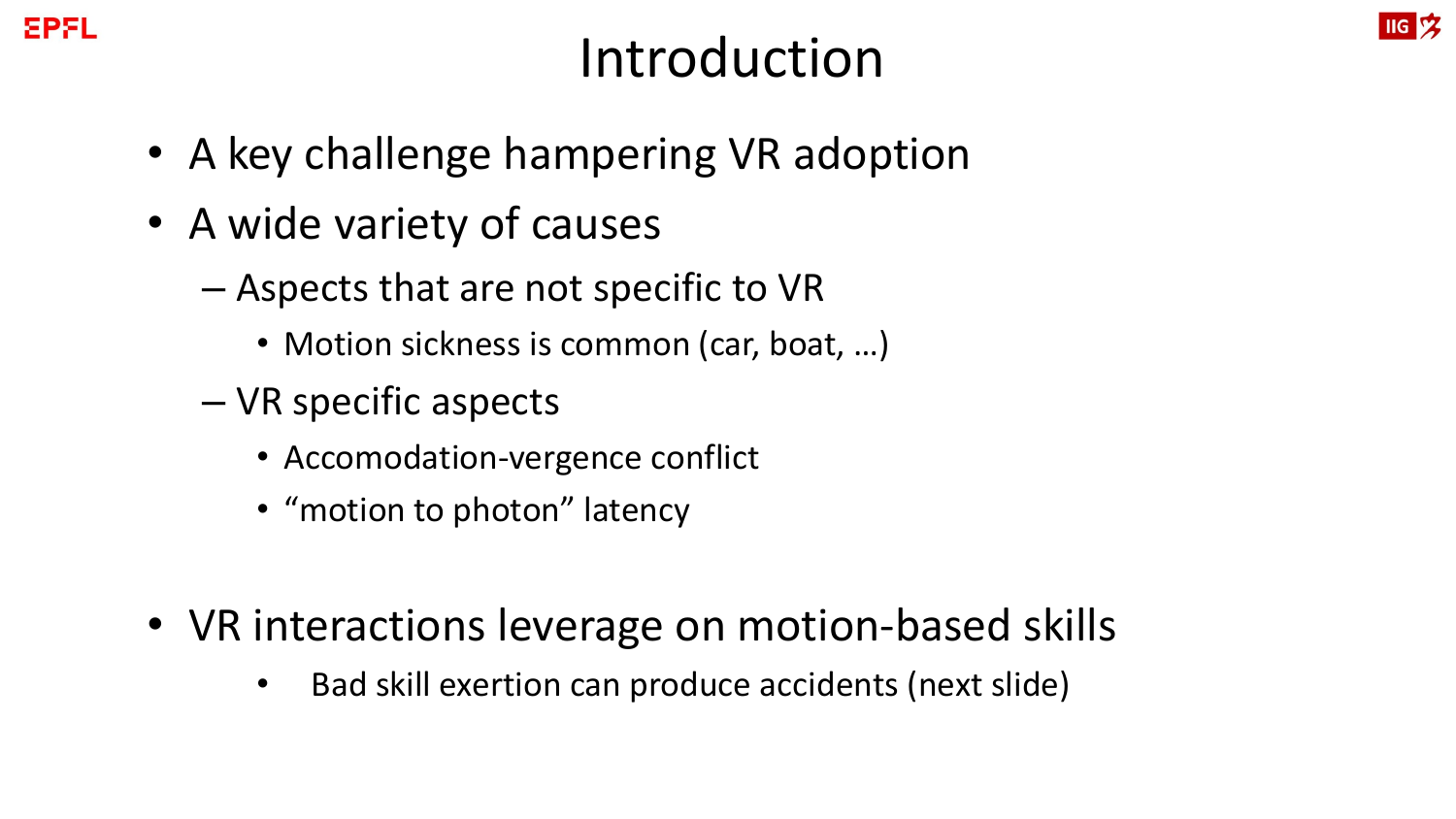



## Application design and deployment must include user safety





Lack of haptic feedback or safety results in the user falling during a VR climbing experience



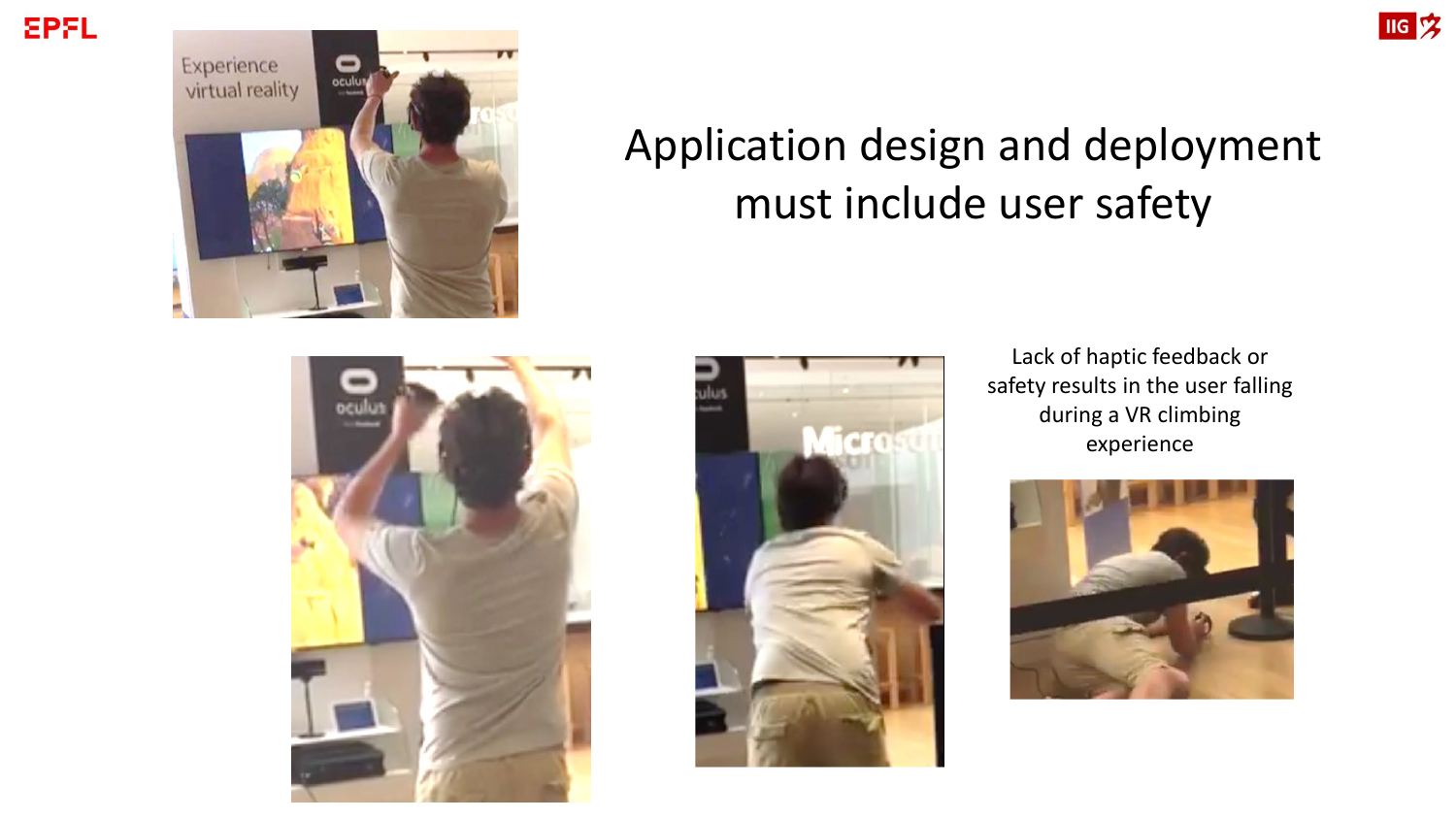[ironshrink.com]

## Motion sickness (kinetosis/travel sickness)

Triggered by exposure to real/virtual motion

**Main cause:** perceptual conflict between the vestibular system (sensing linear and angular accelerations) and the visually perceived movement.

*"I'm not moving" vs "I'm moving"*

**Symptoms**: disequilibrium, fatigue, nausea, vertigo, …, vomiting

- If visually induced only, closing the eyes stops the problem
- If physically induced (by movement of the body) no easy solution

**C***ybersickness***:** motion sickness resulting from VR usage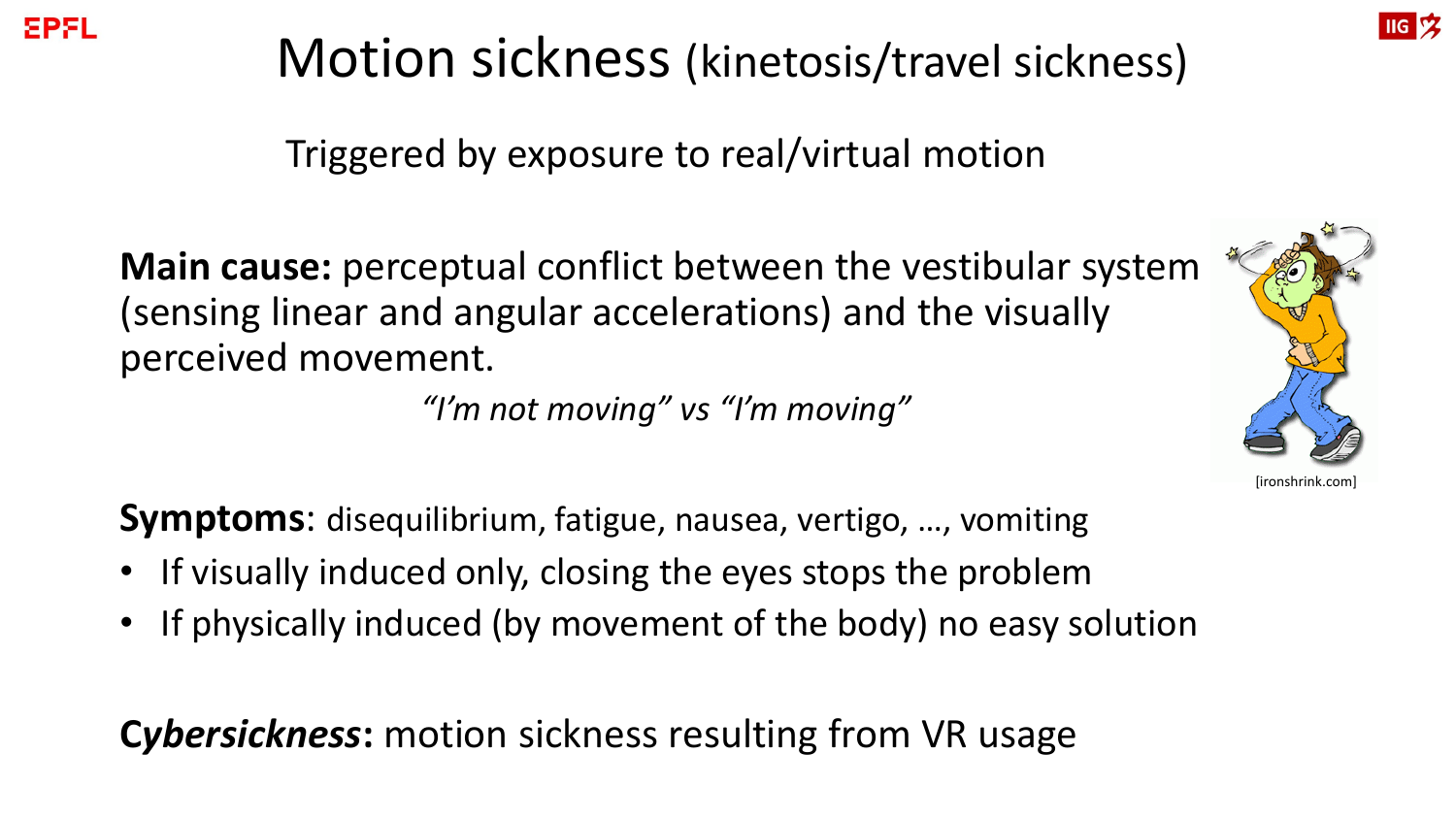# Motion sickness (kinetosis/travel sickness)

Potential causes of the perception mismatch

• Scene motion:

EPFL

– Intentional : e.g. virtual navigation



- Un-intentional: technology shortcomings = latency, poor calibration of viewing parameters, hw lense distorsion, sw perspective distorsion, etc…
- Vection = illusion of self-motion (*e.g. in a static train at the station*)
	- Constant relative linear velocity is not a problem as it is not sensed by the vestibular system
	- Linear velocity *variations* and any angular velocity lead to a conflict
	- Vertical (steps) or lateral oscillations are not recommended either
	- Missmatch with real-word movement (e.g. theme park rides, check feedback from http://techaeris.com/2016/08/28/six-flags-great-america-adds-vr-demon-improve-ride/)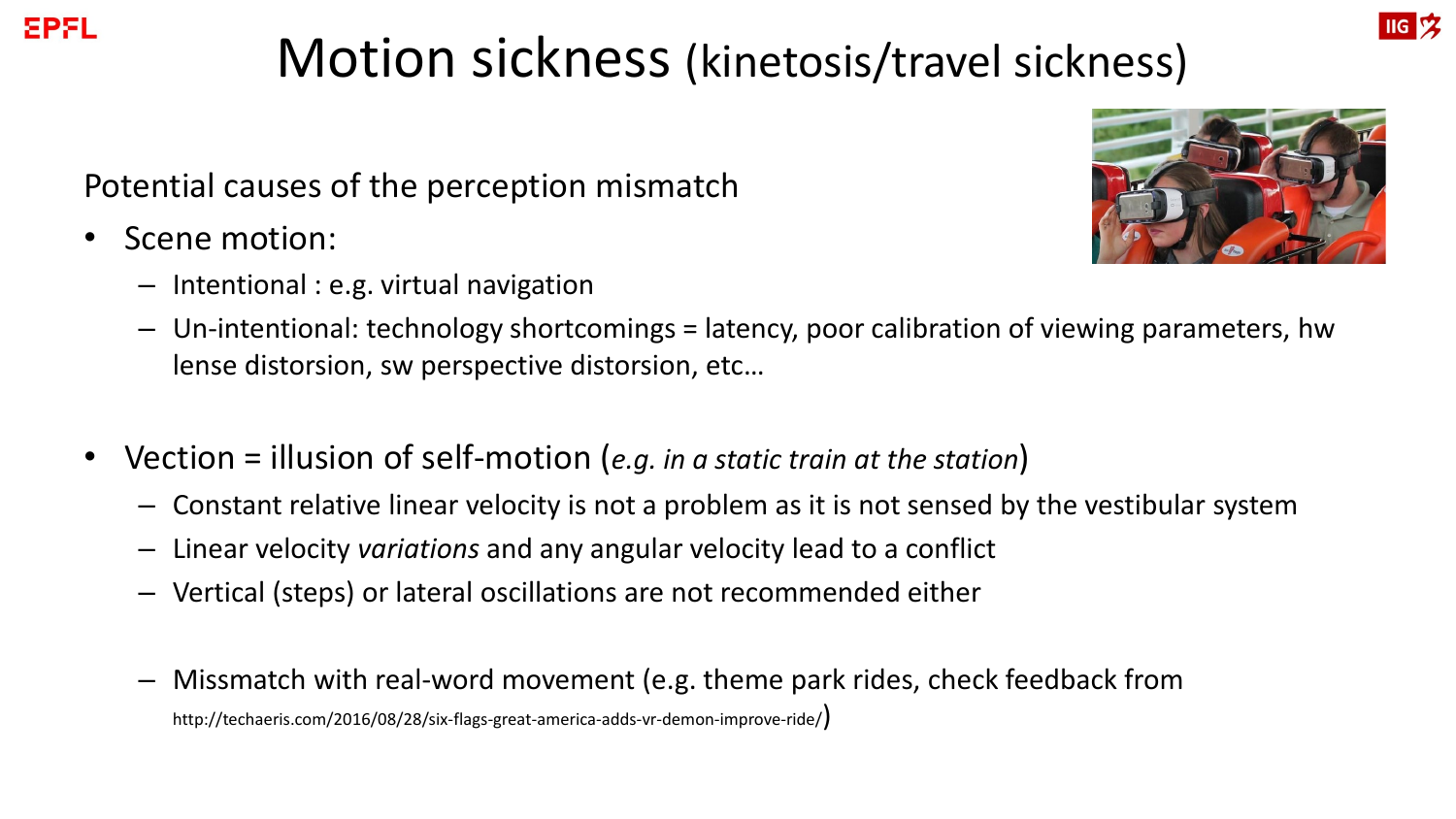#### **IIG**<sub>2</sub>

# Motion sickness : the **rest frame** hypothesis

An alternate theory to the perception mismatch to explain sickness

- **Hypothesis** 
	- The brain has an internal mental model of which objects are stationary and which are moving. The **rest frame** is the part of the scene the viewer considers stationary and judges other motion relative to.
	- Ex: a cockpit, the ground, a room etc..
- If motion cues violate the current rest frame hypothesis, motion sickness results
- The VR scene must provide a clear rest frame component that matches the user's physical inertial environment and vestibular cues (e.g. Head-Up Display HUD, virtual nose => )



[modern flight simulator with a tangible cockpit serving as a rest frame]



Note the virtual nose serving as a rest frame in a concept demo from Purdue University + [WWSOI18]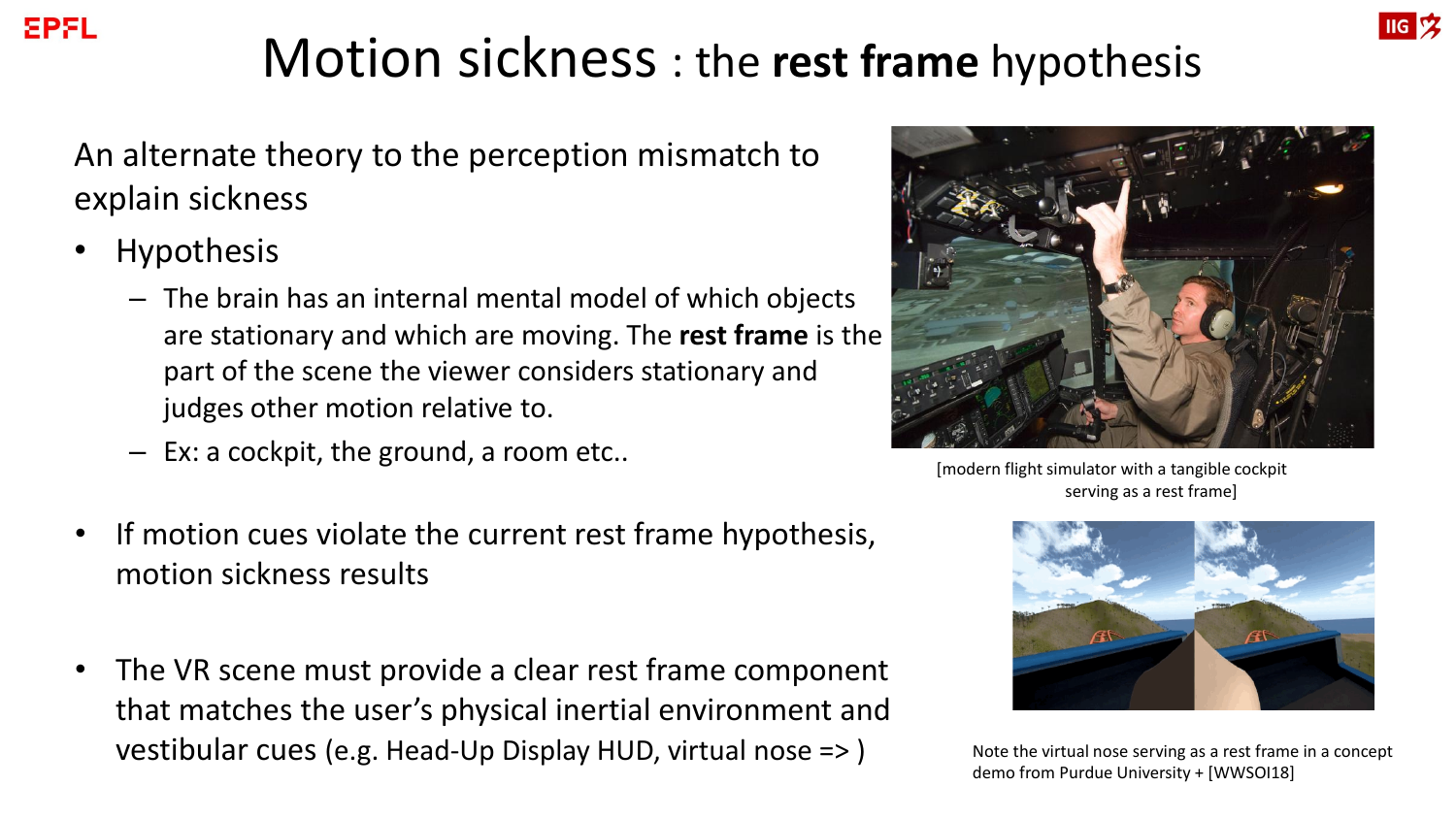## Eye strain & seizure

• Accomodation-Vergence conflict

EPFL

- Accomodation and convergence are thightly coupled to provide a clear view of the focused object.
- In HMD, accommodation is constant (depends on HMD: often at infinity, or "distance of action" such as 1.2 m)
- Results in eye fatigue and discomfort
- Binocular-occlusion conflict
	- 2D text in overlay is not well accepted in VR context
	- Text should be embedded as 3D object at a fixed depth and be subject to occlusion too.
- Flickering and flashing of light should be avoided
	- Anyone with a history of epilepsy should not use VR





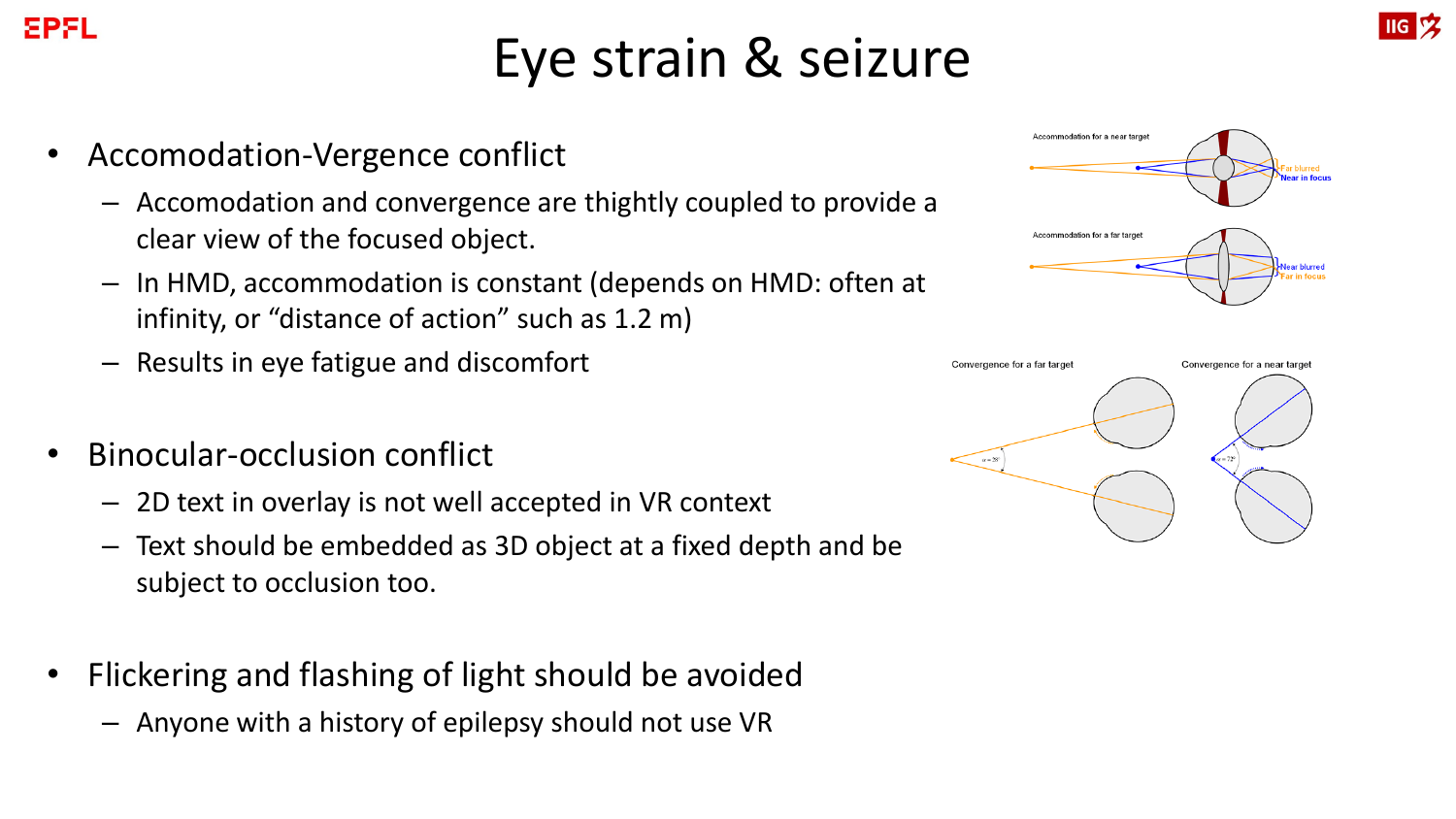#### EPFL

## Eye Aftereffects

**IIG**<sub>2</sub>

- May happen after VR experience
	- Perceptual instability of the world, disorientation, flashback
	- Up to 1 hour (driving forbidden 30-45 min after VR entertainment session)
	- Especially in case of sickness (around 10% of simulator users)
- **Readaptation** 
	- The brain needed time to adapt to the VR context (&discrepancies)
	- Likewise the brain needs time to readapt to the normal world because the brain has put in place an inverse distorsion that makes the real-world looks incorrect for a while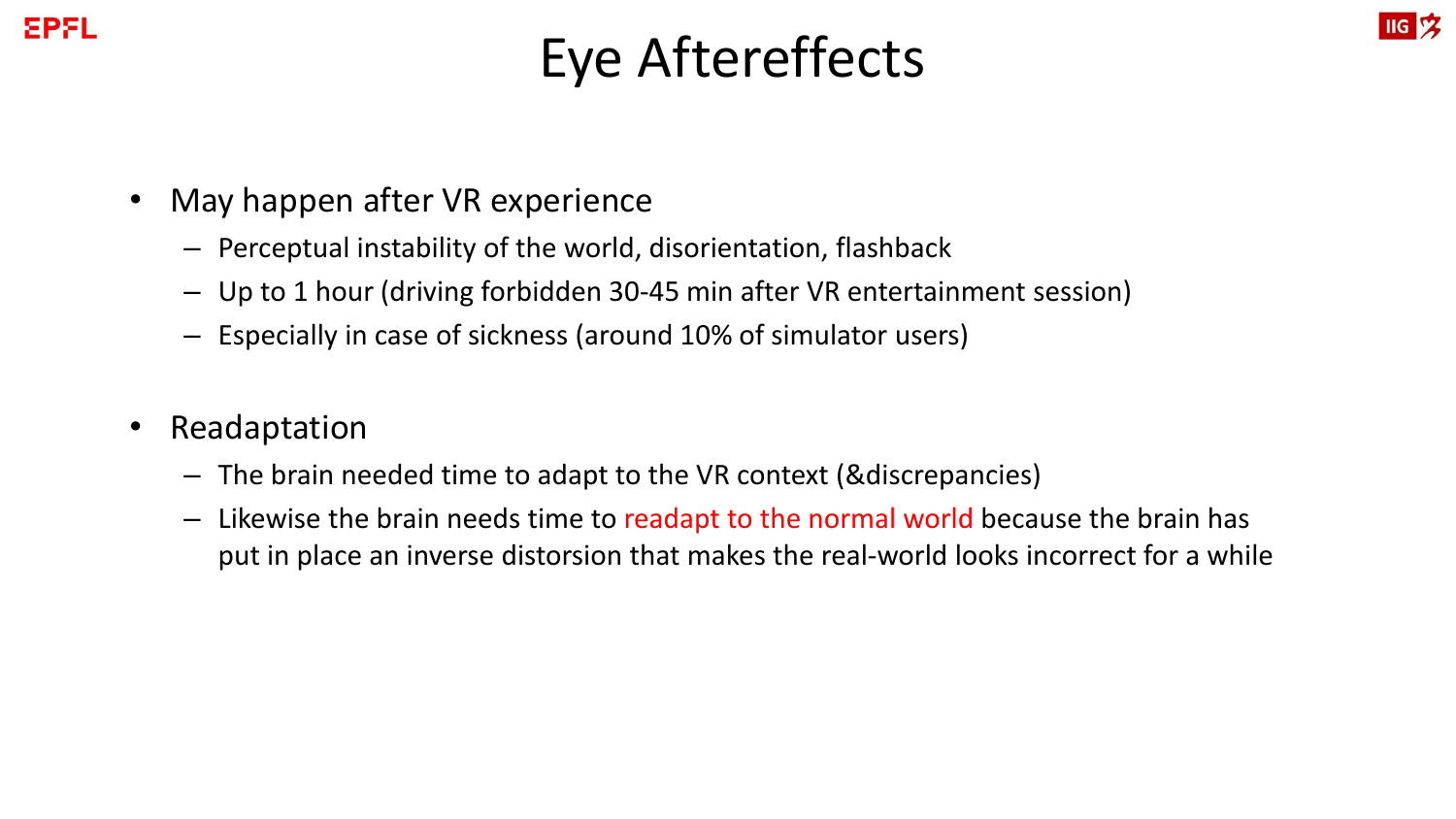

# "motion to photon" Latency

- Latency is the time a system takes to respond to a user's action
- Latency below 100ms is perceived indirectly : a static scene appears to be unstable when the user moves the head (swimming)
	- Visual cues lag behind other perceptual cues (vestibular & proprioceptive)
	- Frequent cause of motion sickness (high variability among users)

The virtual field of view is not updated as fast as the head rotates

Ideal case: real head orientation and virtual field of view are consistent

No lag

[based on Qualcomm Tech inc 2016]

Signific<sub>ant</sub>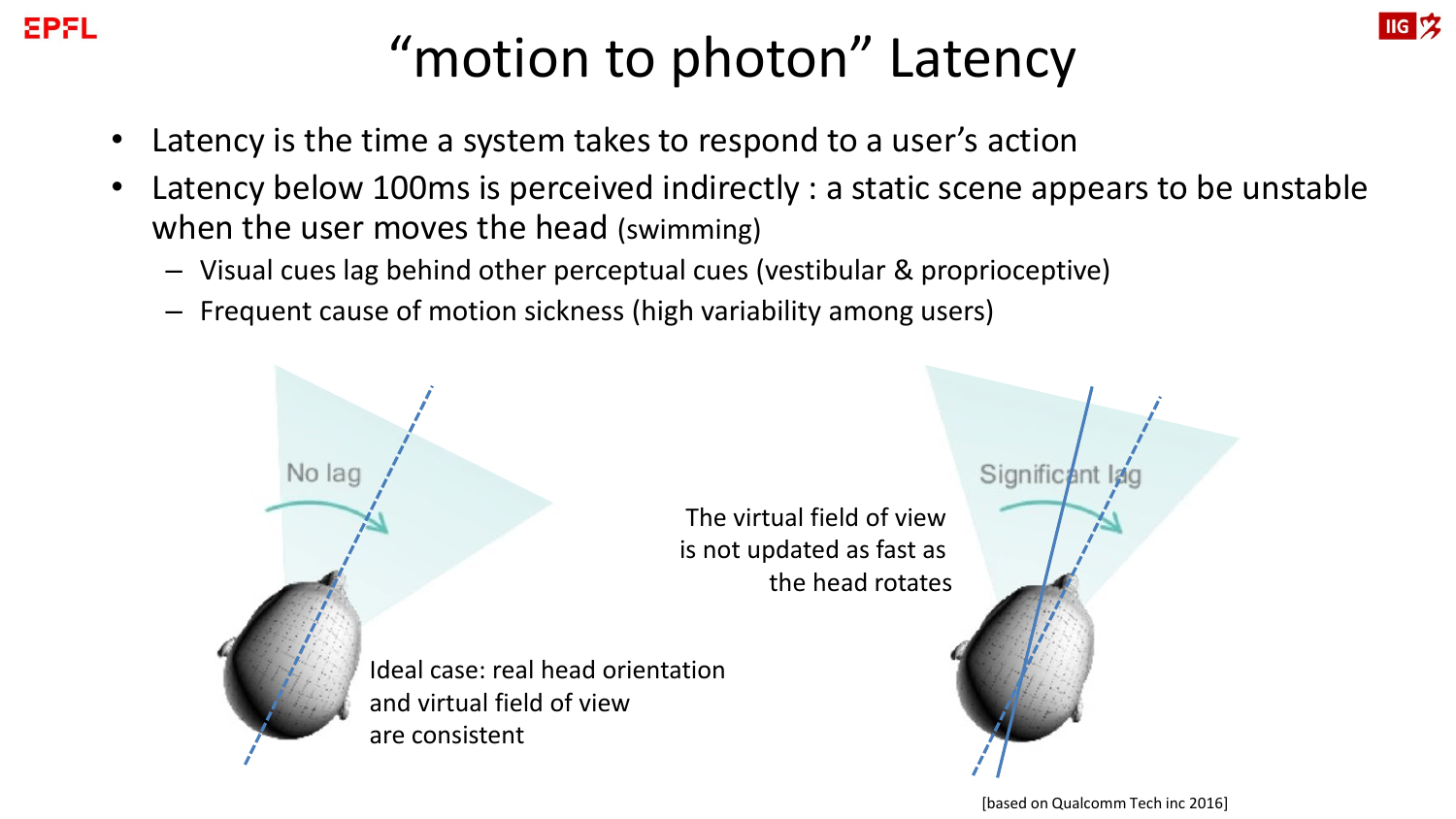# Latency (2)

#### Negative effects

for vision, performances and training "Break in Presence" [Meehan 2003]

#### **Thresholds**

Some sensitive users can discriminate down to 3.2 ms latency in VR Sensitivity to latency increases with head motion (Jerald 2009) **Figure 2009** [Jason Jerald PhD 2009]



#### System delay = tracking,(network),application, rendering, display.

- **Tracking** may include raw data low pass filtering to smooth jitter
- **Application**: update of the world model from tracked data
	- Must decouple a heavy simulation update from the rendering
- **Rendering** is currently well mastered with GPU
	- Inverse of the frame rate (or induce a rendering delay in non-pipelined systems)
- **Display**: 60Hz fps -> 16.7ms refresh time (+ vertical sync. of double buffer)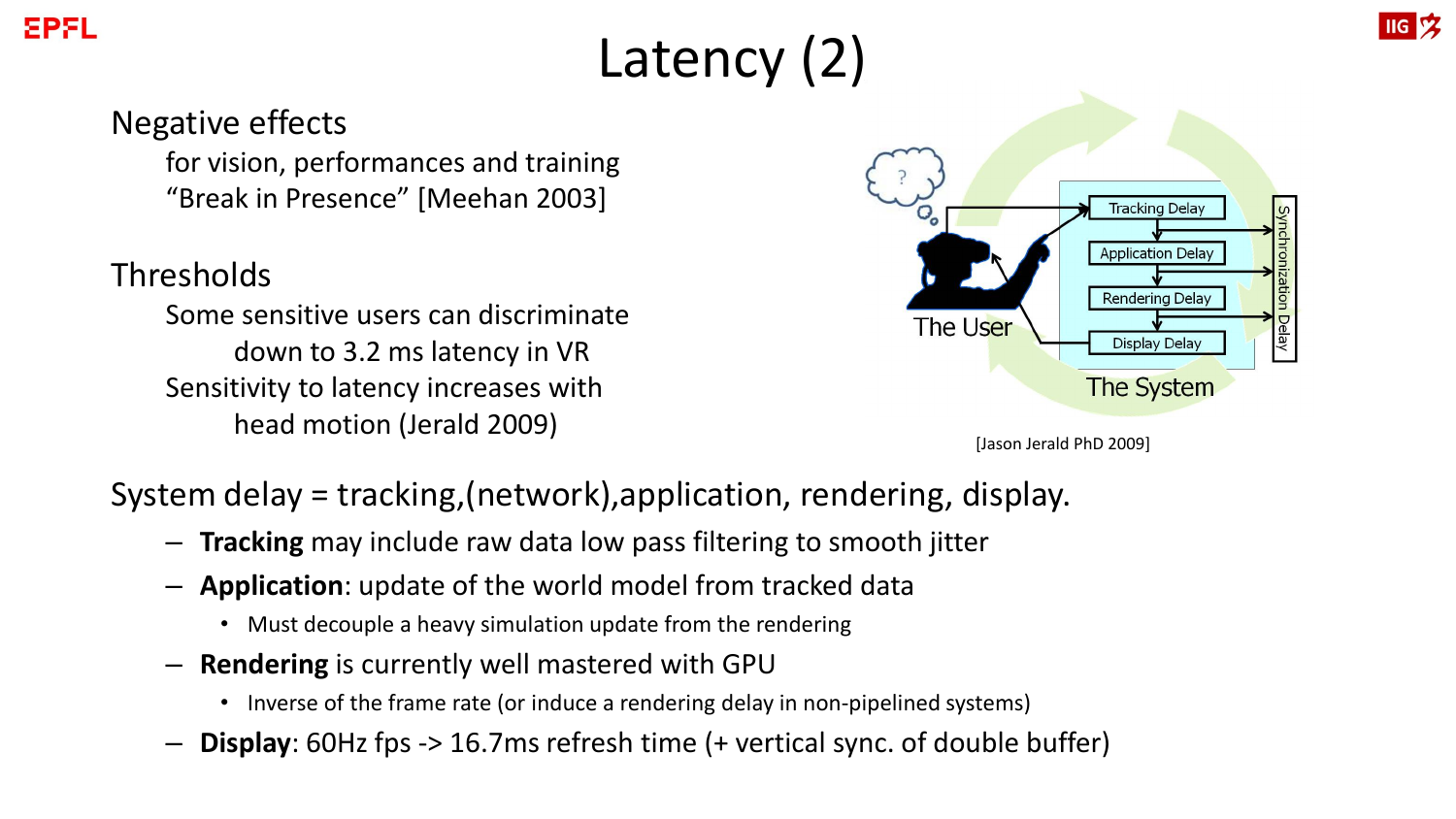## Measuring sickness

**Objective** measurement is difficult :

- high individual variability, adaptivity
- $\Rightarrow$  Postural stability
- $\Rightarrow$  Physiological measures

**Subjective** measurement through questionnaires

- Easy to administrate, widely used but ~weak
- Uneasy to fill because a posteriori, difficult to report



| 1. General discomfort          | <b>None</b> | Slight        | Moderate | <b>Severe</b> |
|--------------------------------|-------------|---------------|----------|---------------|
| Fatigue<br>2.                  | None        | Slight        | Moderate | <b>Severe</b> |
| 3. Headache                    | <b>None</b> | Slight        | Moderate | <b>Severe</b> |
| 4. Eye strain                  | <b>None</b> | <b>Slight</b> | Moderate | <b>Severe</b> |
| 5. Difficulty focusing         | <b>None</b> | Slight        | Moderate | <b>Severe</b> |
| 6. Salivation increasing       | None        | Slight        | Moderate | Severe        |
| 7. Sweating                    | None        | Slight        | Moderate | Severe        |
| Nausea<br>8.                   | None        | Slight        | Moderate | Severe        |
| 9. Difficulty concentrating    | <b>None</b> | Slight        | Moderate | Severe        |
| 10. « Fullness of the Head »   | <b>None</b> | Slight        | Moderate | <b>Severe</b> |
| 11. Blurred vision             | None        | Slight        | Moderate | Severe        |
| 12. Dizziness with eyes open   | None        | Slight        | Moderate | Severe        |
| 13. Dizziness with eyes closed | None        | Slight        | Moderate | Severe        |
| 14. *Vertigo                   | None        | Slight        | Moderate | Severe        |
| 15. ** Stomach awareness       | None        | Slight        | Moderate | Severe        |
| 16. Burping                    | None        | Slight        | Moderate | Severe        |

\* Vertigo is experienced as loss of orientation with respect to vertical upright.

\*\* Stomach awareness is usually used to indicate a feeling of discomfort which is just short of nausea.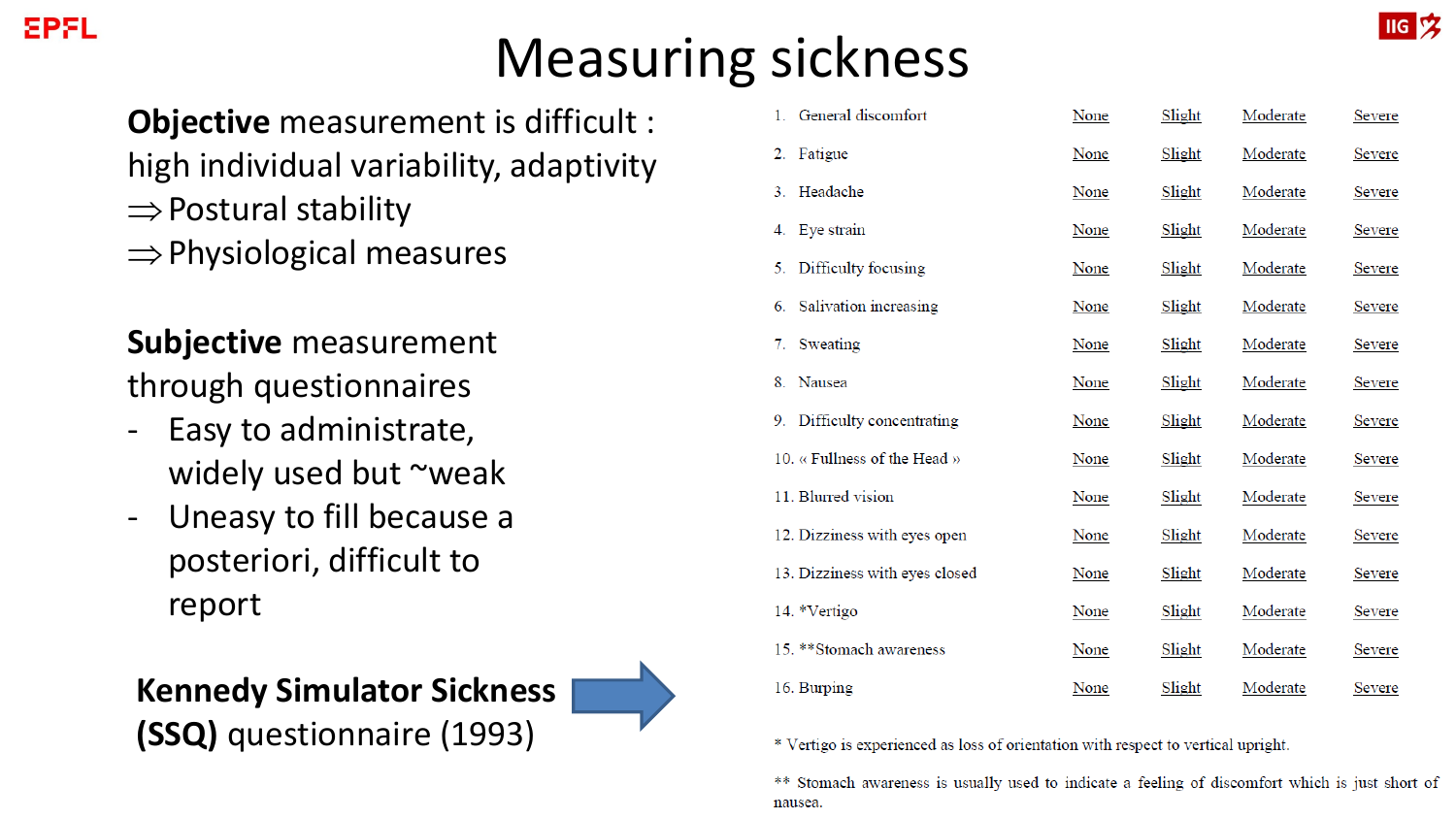# Design guidelines (more in 3D interaction lectures)

#### **Hardware**:

- HMD : no flicker, light, balanced, fast response, low persistence
- Tracking: high update rate, no drift, *accurate* & *precise*
- Wireless system or hang wires from the ceiling

### **System Calibration**

- To reduce unwanted scene motion.
- Match virtual and actual HMD field of views
- Measure interpupillary distance to calibrate stereo viewpoints

### **Latency**

- Do not depend on filtering algorithm to smooth out noisy data
- Use prediction to compensate latencies only up to  $\sim$ 30ms
- *Post-rendering* technique (2D image warping) can correct for prediction error by selecting the correct image within a bigger rendered image than necessary for the final display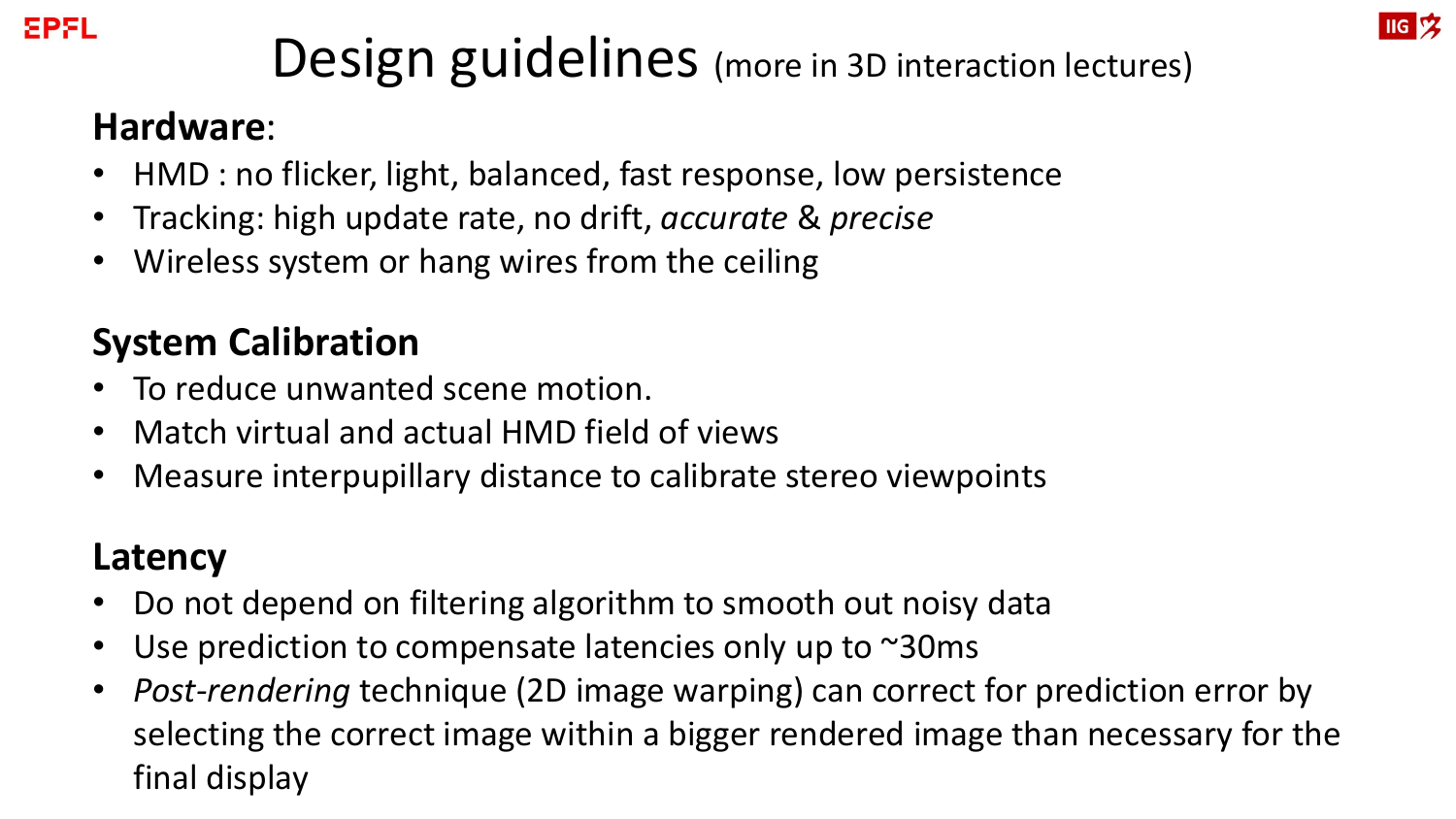

# Design guidelines (2)

**IIG**<sub>2</sub>

### **General Design:**

- Minimize visual stimuli close to the eyes (vergence/accommodation)
- Position overlaid text in 3D at some distance
- flicker is less noticeable in dark scenes, no flashing light
- Provide protection against falling, or design seated experience
- Design for short experience

### **Motion design**

- If passive motion is required, minimize any motion other than linear velocity
- Use a stable cockpit for vehicle experience or world-stabilized rest-frame that matches vestibular cues
- Design for physical rotation instead of virtual rotation whenever possible
- Consider decreasing the field of view when moving [FF16]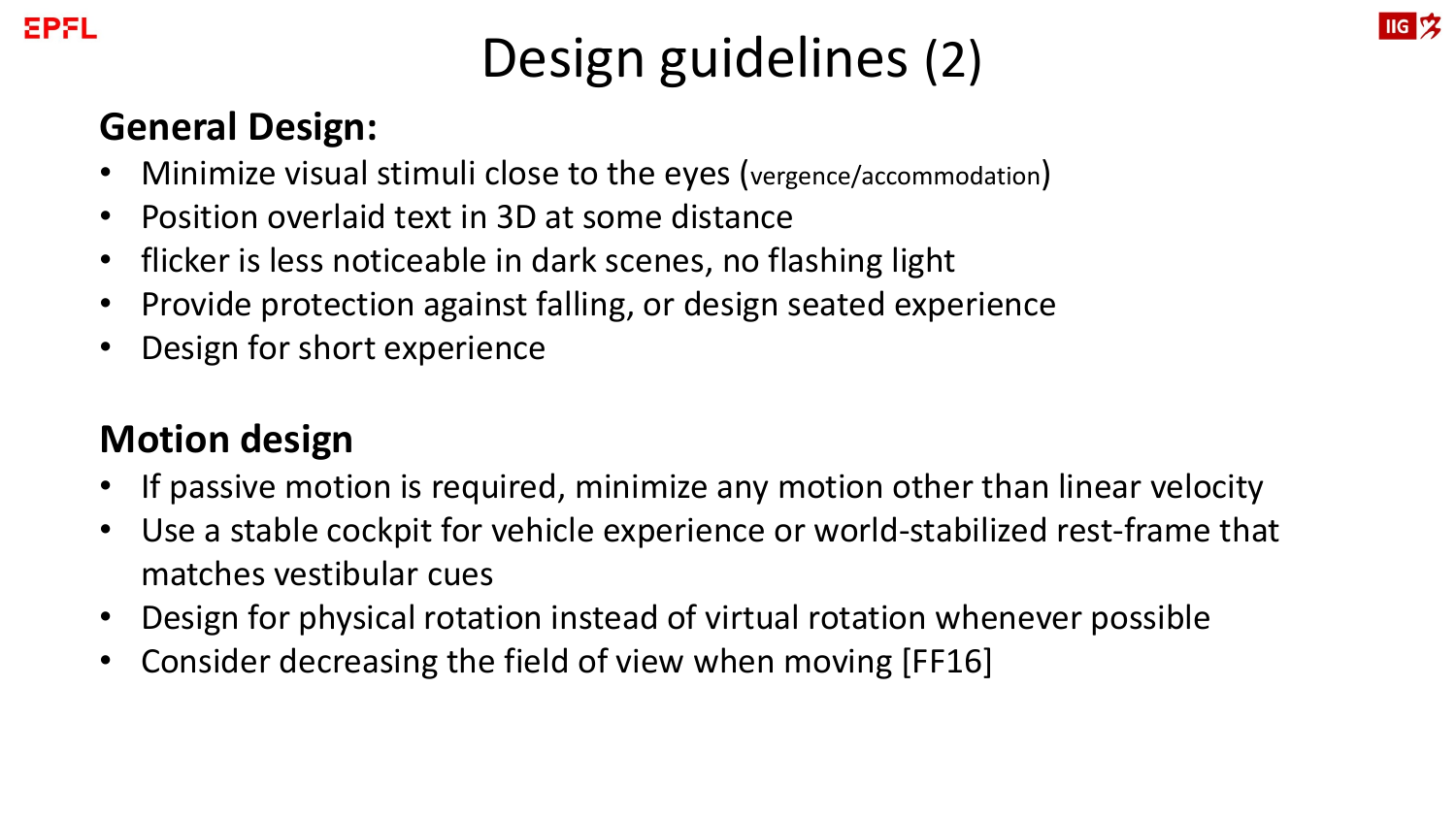

### Example [FF16]: FOV = f(movement)



### **General Concept** (for HMD)**:**

- Dynamically adjust the FOV with soft-edge circular cutout (b)
- The FOV reduction down to 80° is driven only by the gamepad-selected travel speed, not by the user head movement speed.
- Evaluated through a navigation task with indoor/outdoor space
- Regular within-task feedback



**IIG**<sub>2</sub>

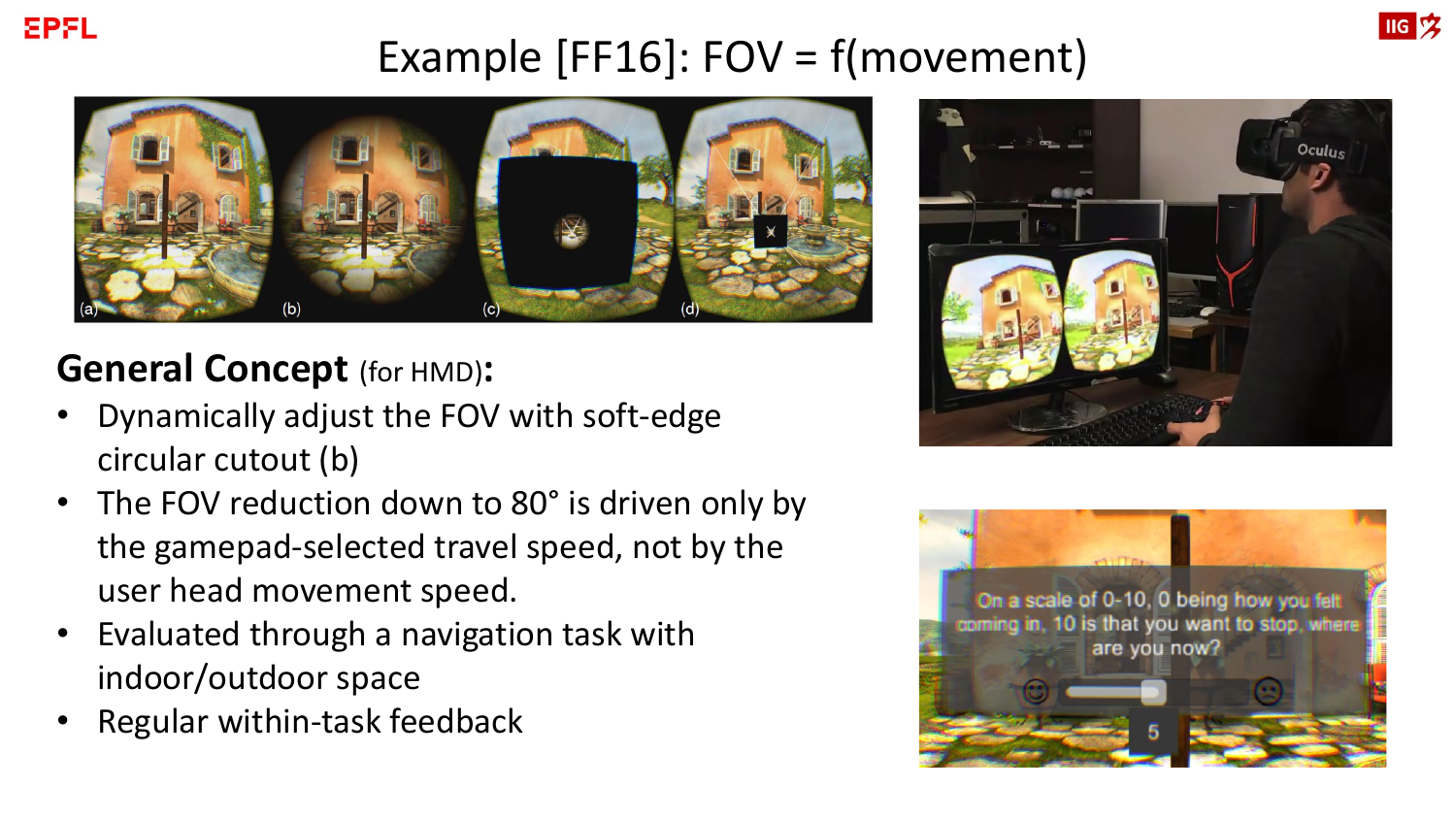

## Conclusion

**IIG**<sub>2</sub>

Special care is necessary towards new users otherwise VR will miss one more great opportunity of adoption:

- Be conservative, prevent any risk of sickness
- Consider decreasing the field of view
- Encourage to minimize head rotation
- Start with modest sessions / Pause each 20-30min
- Do not force anybody to experience VR
- Pay attention to early warning signs of VR sickness (pallor or sweating)
- Plan some time for re-adaptation to real-world sensory input after a VR session (no driving for at least 30-45 min)